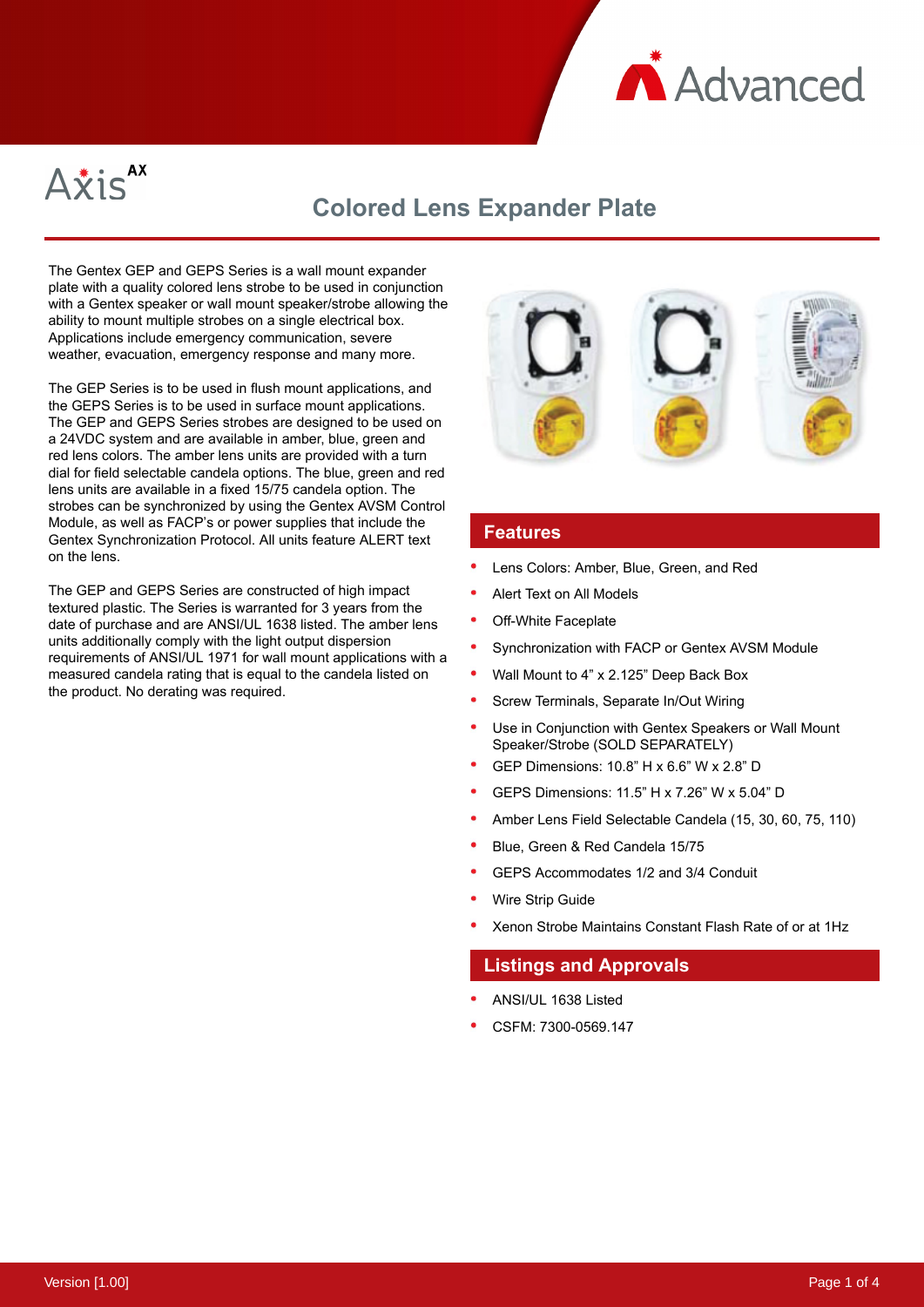## **GEP Series Flush Mount Expander Plate**

| <b>Model Number</b> | <b>Part Number</b> | <b>Lens Color</b> | <b>Nominal Voltage</b> | Candela(s)          |
|---------------------|--------------------|-------------------|------------------------|---------------------|
| <b>GEPA</b>         | 904-0510-002       | Amber             | 24 VDC                 | 15, 30, 60, 75, 110 |
| GEPB                | 904-0511-002       | <b>Blue</b>       | <b>24 VDC</b>          | <b>Fixed 15/75</b>  |
| <b>GEPG</b>         | 904-0512-002       | Green             | 24 VDC                 | <b>Fixed 15/75</b>  |
| GEPR                | 904/0513-002       | Red               | <b>24 VDC</b>          | <b>Fixed 15/75</b>  |

#### **GEPS Series Surface Mount Expander Plate**

| Model Number | <b>Part Number</b> | <b>Lens Color</b> | <b>Nominal Voltage</b> | Candela(s)          |
|--------------|--------------------|-------------------|------------------------|---------------------|
| <b>GEPAS</b> | 904-0514-002       | Amber             | 24 VDC                 | 15, 30, 60, 75, 110 |
| <b>GEPBS</b> | 904-0515-002       | <b>Blue</b>       | 24 VDC                 | <b>Fixed 15/75</b>  |
| <b>GEPGS</b> | 904-0516-002       | Green             | 24 VDC                 | <b>Fixed 15/75</b>  |
| <b>GEPRS</b> | 904-0517-002       | Red               | <b>24 VDC</b>          | <b>Fixed 15/75</b>  |

#### **Model Designations:**

- All models are designed for wall mount applications
- All models available in white faceplate
- All models include ALERT text

Lens Colors: A = Amber, B = Blue, G = Green, R = Red

## **GEP/GEPS Amber Lens Strobe Current Ratings**

| Candela | UL Max <sup>1</sup> Operating Current (mA) |
|---------|--------------------------------------------|
| 15      | 78                                         |
| 30      | 96                                         |
| 60      | 137                                        |
| 75      | 180                                        |
| 110     | 224                                        |

### **Amber Lens Strobe Candela Ratings (Use with GEPA and GEPAS)**

|     | Candela Rating | Candela ANSI/UL 1638 On-Axis ANSI/UL 1971 Measured<br>Candela Rating, Wall Mount |
|-----|----------------|----------------------------------------------------------------------------------|
| 15  | 15             | 15                                                                               |
| 30  | 30             | 30                                                                               |
| 60  | 60             | 60                                                                               |
| 75  | 75             | 75                                                                               |
| 110 | 110            | 110                                                                              |

**Notice:** Per NFPA 72, colored strobes are to be listed to ANSI/UL 1638. ANSI/UL 1971 is not applicable to colored lens devices used in emergency communication installations. However, the listed readings were obtained using the light output measurement requirements under ANSI/UL 1971.

## **GEP/GEPS Blue, Green and RED Lens Strobe Current Ratings (Fixed 15/75\* Candela Strobe)**

| <b>Lens Color</b> | UL Max <sup>1</sup> Operating Current 9mA) |
|-------------------|--------------------------------------------|
| <b>Blue</b>       | 280                                        |
| Green             | 360                                        |
| Red               | 397                                        |

\* The GEPB, GEPG, GEPR, GEPBS, GEPGS, GEPRS has a fixed candela rating of 15/75 per ANSI/UL 1638

#### **Notes:**

- Operating temperature 32  $\circ$  F to 120  $\circ$  F (0  $\circ$  C to 49  $\circ$  C). The GEP/GEPS Series is not listed for outdoor use.
- For nominal and peak current across ANSI/UL regulated voltage range for filtered DC power and unfiltered (FWR [Full Wave Rectified]) power, see installation manual.
- Gentex does not recommend using a coded or pulsing signaling circuit with any of our strobe products (see technical bulletin 014)
- The GEP/GEPS Series is not to be used as a visual public mode alarm notification appliance.

<sup>1</sup> RMS current ratings are per ANSI/UL average RMS method. ANSI/UL max current rating is the maximum RMS current within the listed voltage range (16-33 VDC for 24 VDC units). For strobes, the UL max current is usually at the minimum listed voltage (16 VDC for 24 VDC units). For unfiltered FWR ratings, see installation manual.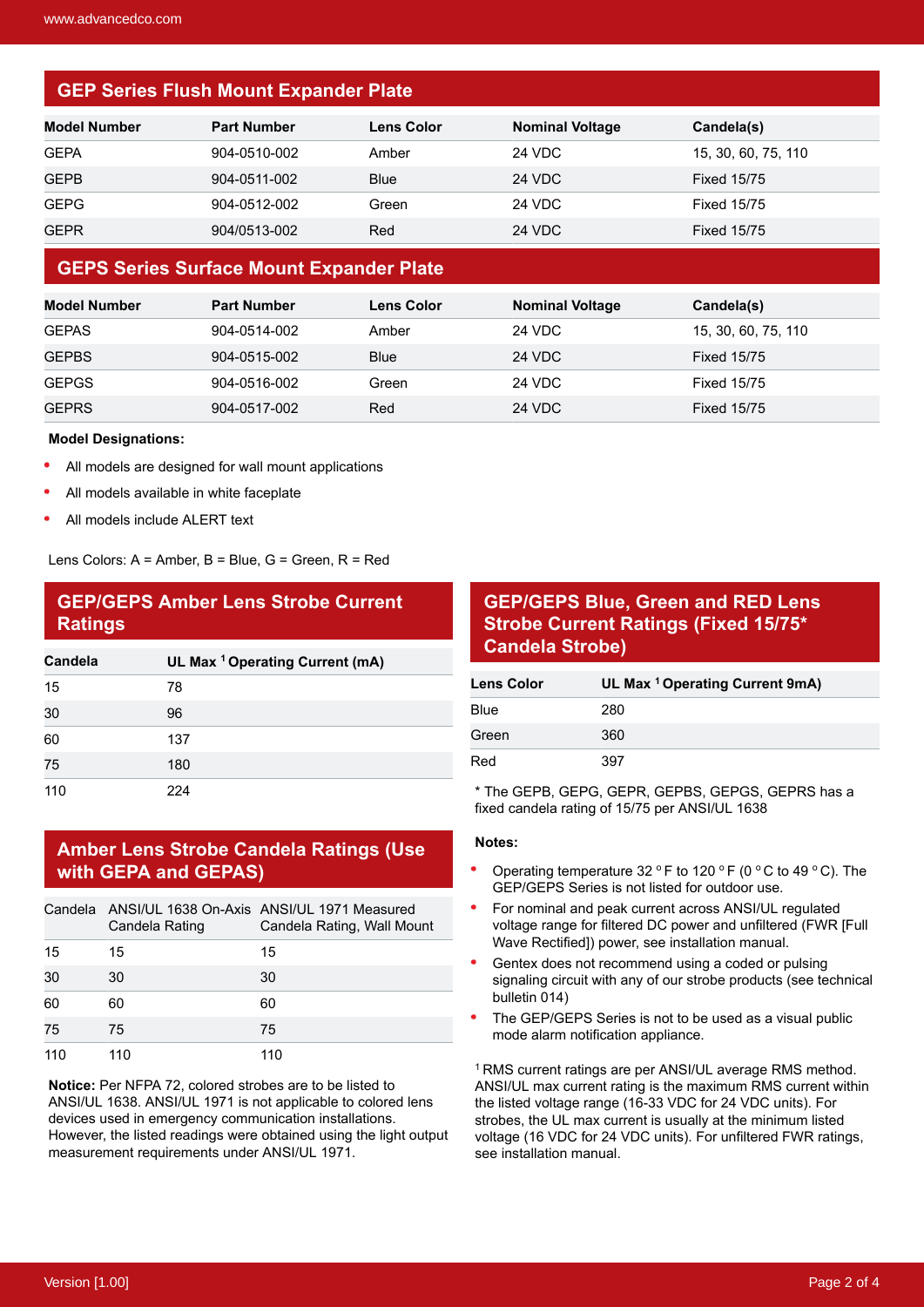## **Candela Selection: GEPA & GEPAS Only Additional Mounting Note**



Adjust intensity by inserting small flat blade to turn dial. Displayed number will indicate selected candela

- Attach speaker or speaker/strobe using the mounting ring.
- The level line is to aid in alignment during installation.
- Includes wire strip guide.
- Includes for base locations for additional screw support, if needed.

## **GEPS Surface Mount Expander Plate GEP Flush Mount Expander Plate**



### **Wiring Diagram**



**TOTAL CURRENT DRAW** 

- \* INCLUDES WIRE TO AND FROM APPLIANCE. ASSUMES ALL APPLIANCES ARE AT THE END OF WIRE RUN (WORST CASE). NOTICE: APPLIES ONLY TO REGULATED SUPPLIES
- All strobes are designed to flash as specified with constant applied voltage. Strobes should not be used on coded or pulsing signaling circuits. However, the use of the Gentex AVSM control module or Gentex synchronization protocol is permitted to synchronize the strobe, horn and/or mute the horn. See technical bulletin 014 for additional information.
- $\bullet$ For synchronization wiring information, reference AVSM Control Module datasheet (551-0031) and/or AVSM Control Module manual (550-0284) for Synchronization Module wiring diagrams. AVSM Control Module datasheet and manual can be obtained at HTTP://www.gentex.com or Call Gentex Corporation at 1-800-436-8391.